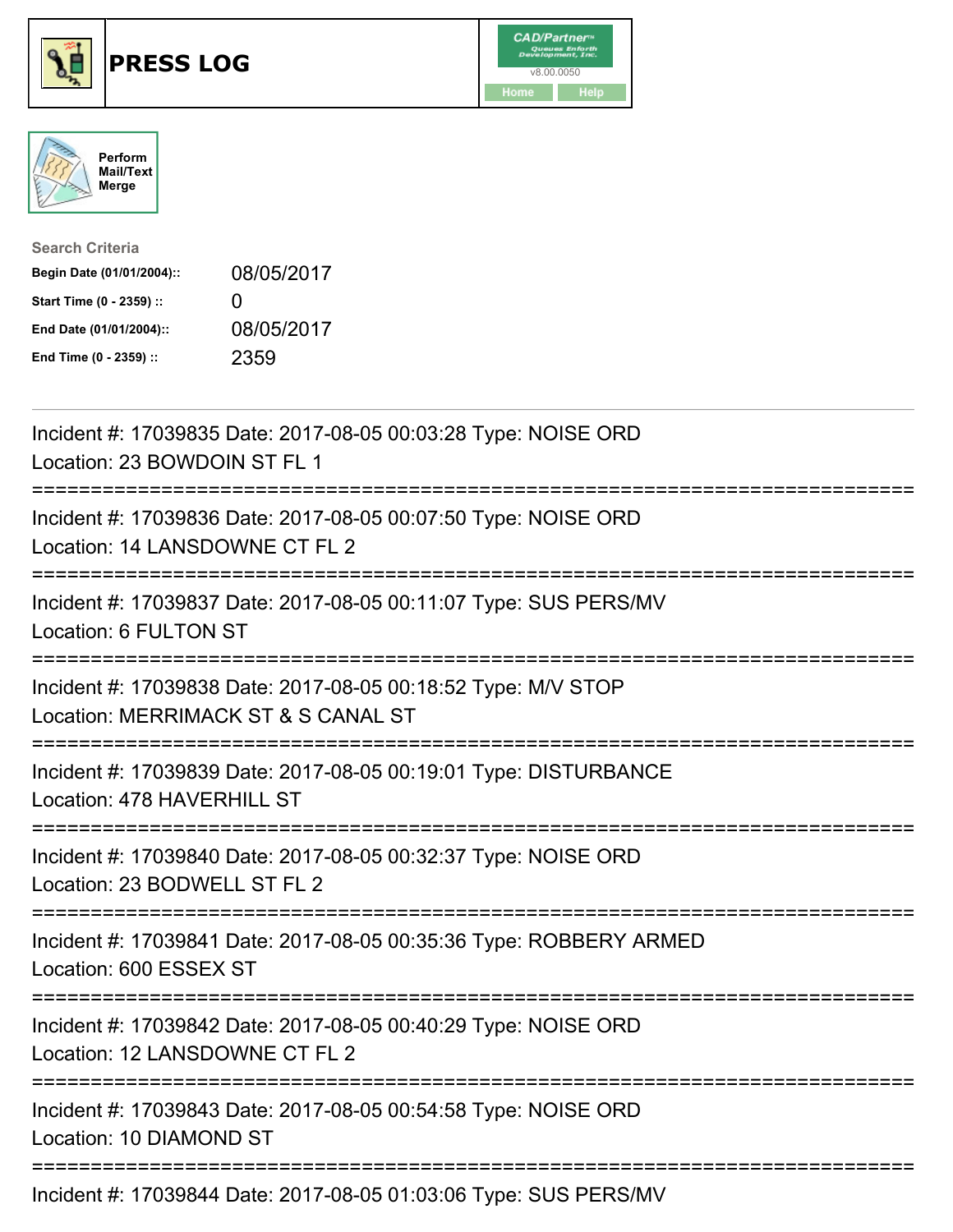Location: 169 NEWBURY ST

| Incident #: 17039845 Date: 2017-08-05 01:34:32 Type: M/V STOP<br>Location: HAVERHILL ST & LAWRENCE ST            |
|------------------------------------------------------------------------------------------------------------------|
| Incident #: 17039846 Date: 2017-08-05 01:35:22 Type: M/V STOP<br>Location: HAMPSHIRE ST & HAVERHILL ST           |
| Incident #: 17039847 Date: 2017-08-05 01:36:32 Type: B&E/PROG<br>Location: DIFLORE STATION INC / 347 LAWRENCE ST |
| Incident #: 17039848 Date: 2017-08-05 01:48:16 Type: STOL/MV/PAS<br>Location: 347 LAWRENCE ST                    |
| Incident #: 17039849 Date: 2017-08-05 01:50:46 Type: M/V STOP<br>Location: MELVIN ST & OXFORD ST                 |
| Incident #: 17039850 Date: 2017-08-05 01:51:53 Type: M/V STOP<br>Location: ALDER ST & LAWRENCE ST                |
| Incident #: 17039851 Date: 2017-08-05 01:54:10 Type: M/V STOP<br>Location: MARGIN ST & MELVIN ST                 |
| Incident #: 17039852 Date: 2017-08-05 01:55:00 Type: M/V STOP<br>Location: 235 JACKSON ST                        |
| Incident #: 17039853 Date: 2017-08-05 01:58:22 Type: M/V STOP<br>Location: BAILEY ST & SHAWSHEEN RD              |
| Incident #: 17039854 Date: 2017-08-05 02:08:03 Type: DISTURBANCE<br>Location: EMIR / ESSEX ST                    |
| Incident #: 17039855 Date: 2017-08-05 02:10:30 Type: NOISE ORD<br>Location: 109 UNION ST                         |
| Incident #: 17039856 Date: 2017-08-05 02:12:11 Type: DISORDERLY<br>Location: 22 UNION ST                         |
| Incident #: 17039857 Date: 2017-08-05 02:14:15 Type: NOISE ORD<br>Location: FARNHAM ST & FOSTER ST               |
| =================================<br>Incident #: 17039858 Date: 2017-08-05 02:16:03 Type: HIT & RUN M/V          |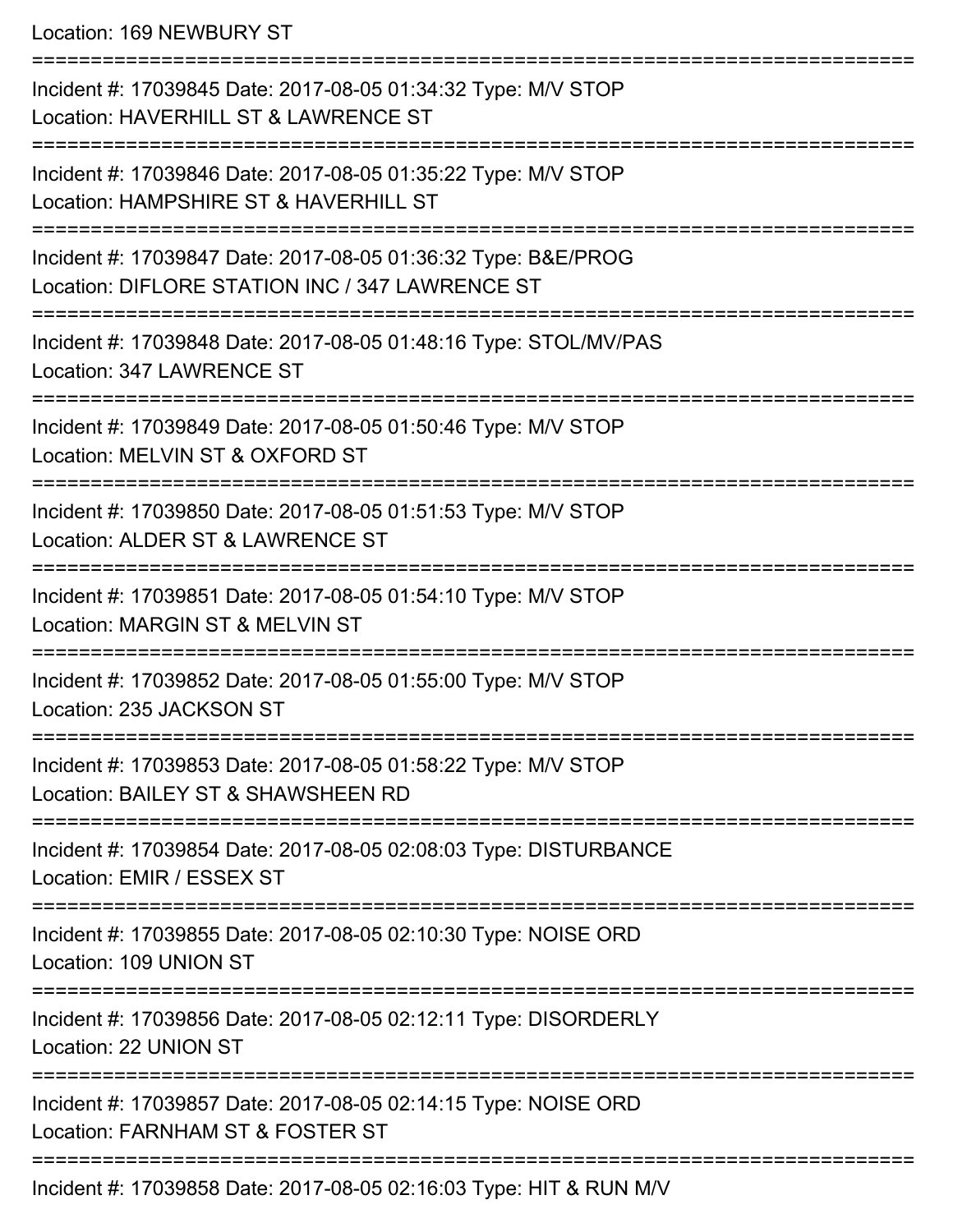| Incident #: 17039859 Date: 2017-08-05 02:20:30 Type: M/V STOP<br>Location: TOW TRIPOLI BAKERY INC / 106 COMMON ST |
|-------------------------------------------------------------------------------------------------------------------|
| Incident #: 17039860 Date: 2017-08-05 02:20:36 Type: M/V STOP<br>Location: S BROADWAY & SHATTUCK ST               |
| Incident #: 17039861 Date: 2017-08-05 02:25:08 Type: M/V STOP<br>Location: S BROADWAY & SHATTUCK ST               |
| Incident #: 17039862 Date: 2017-08-05 02:30:59 Type: EXTRA SURVEIL<br>Location: SAM'S FOOD STORE / 389 BROADWAY   |
| Incident #: 17039863 Date: 2017-08-05 02:38:10 Type: M/V STOP<br>Location: ARLINGTON ST & BROADWAY                |
| Incident #: 17039865 Date: 2017-08-05 02:41:31 Type: NOISE ORD<br>Location: MELVIN ST & OXFORD ST                 |
| Incident #: 17039864 Date: 2017-08-05 02:43:17 Type: M/V STOP<br>Location: AMESBURY ST & LEBANON ST               |
| Incident #: 17039866 Date: 2017-08-05 02:53:01 Type: M/V STOP<br>Location: BROADWAY & PARK ST                     |
| Incident #: 17039867 Date: 2017-08-05 02:55:30 Type: VIO 209A<br>Location: 71 NEWBURY ST #20                      |
| Incident #: 17039868 Date: 2017-08-05 02:57:03 Type: MAN DOWN<br>Location: HIGH ST & PROSPECT CT                  |
| Incident #: 17039869 Date: 2017-08-05 03:08:27 Type: DISORDERLY<br>Location: SAM'S FOOD STORE / 389 BROADWAY      |
| Incident #: 17039870 Date: 2017-08-05 03:12:01 Type: M/V STOP<br>Location: 89 S BROADWAY                          |
| Incident #: 17039871 Date: 2017-08-05 03:36:13 Type: M/V STOP<br>Location: COMMON ST & FRANKLIN ST                |
| Incident #: 17039872 Date: 2017-08-05 03:37:16 Type: M/V STOP                                                     |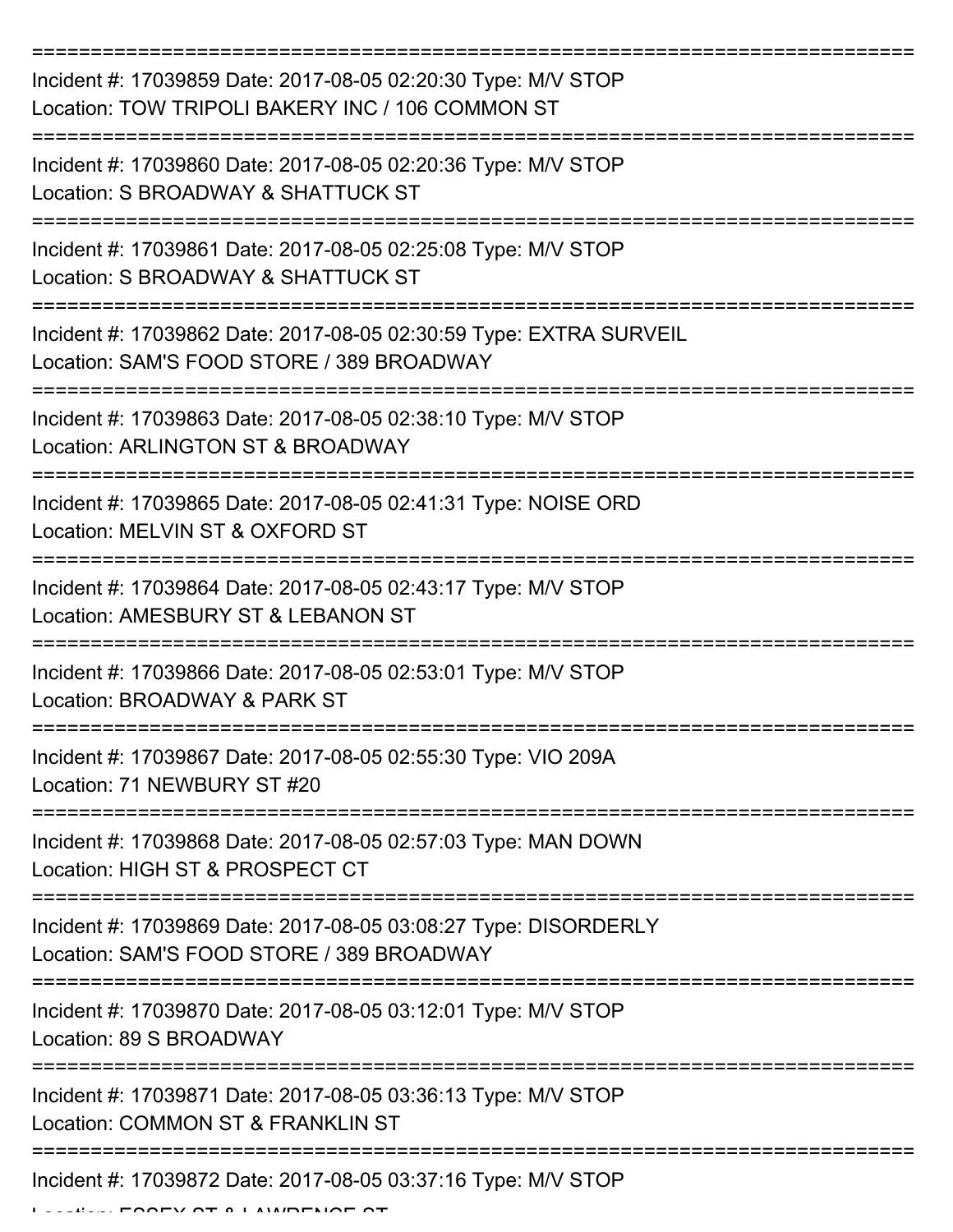| Incident #: 17039874 Date: 2017-08-05 03:42:36 Type: DOMESTIC/PROG<br>Location: 18 WINTHROP AV #1R                 |
|--------------------------------------------------------------------------------------------------------------------|
| Incident #: 17039873 Date: 2017-08-05 03:43:35 Type: M/V STOP<br>Location: PHILLIPS ST & SALEM ST                  |
| Incident #: 17039875 Date: 2017-08-05 03:59:17 Type: VIO 209A<br>Location: 71 NEWBURY ST #20                       |
| Incident #: 17039876 Date: 2017-08-05 04:25:33 Type: M/V STOP<br>Location: TOW / GENESEE ST & JAMES ST             |
| Incident #: 17039877 Date: 2017-08-05 04:32:10 Type: HIT & RUN M/V<br>Location: 363 MT VERNON ST                   |
| Incident #: 17039878 Date: 2017-08-05 04:46:55 Type: CK WELL BEING<br>Location: 175 ABBOTT ST FL 2                 |
| Incident #: 17039879 Date: 2017-08-05 04:48:22 Type: M/V STOP<br>Location: 320 S BROADWAY                          |
| Incident #: 17039880 Date: 2017-08-05 05:08:35 Type: ALARM/BURG<br>Location: HABITAT FOR HUMANITY / 647 ANDOVER ST |
| Incident #: 17039881 Date: 2017-08-05 05:12:45 Type: M/V STOP<br>Location: SHATTUCK & ROWE                         |
| Incident #: 17039882 Date: 2017-08-05 05:18:41 Type: SUS PERS/MV<br>Location: 34 HAVERHILL ST                      |
| Incident #: 17039883 Date: 2017-08-05 05:35:36 Type: CK WELL BEING<br>Location: 198 PARK ST                        |
| Incident #: 17039884 Date: 2017-08-05 05:39:44 Type: DOMESTIC/PROG<br>Location: 194 LAWRENCE ST FL 1               |
| Incident #: 17039885 Date: 2017-08-05 06:26:18 Type: ALARM/BURG<br>Location: O'MAHONEY CO. / 175 MARKET ST         |
| Incident #: 17039886 Date: 2017-08-05 07:13:03 Type: PARK & WALK                                                   |

Location: 0 BROADWAY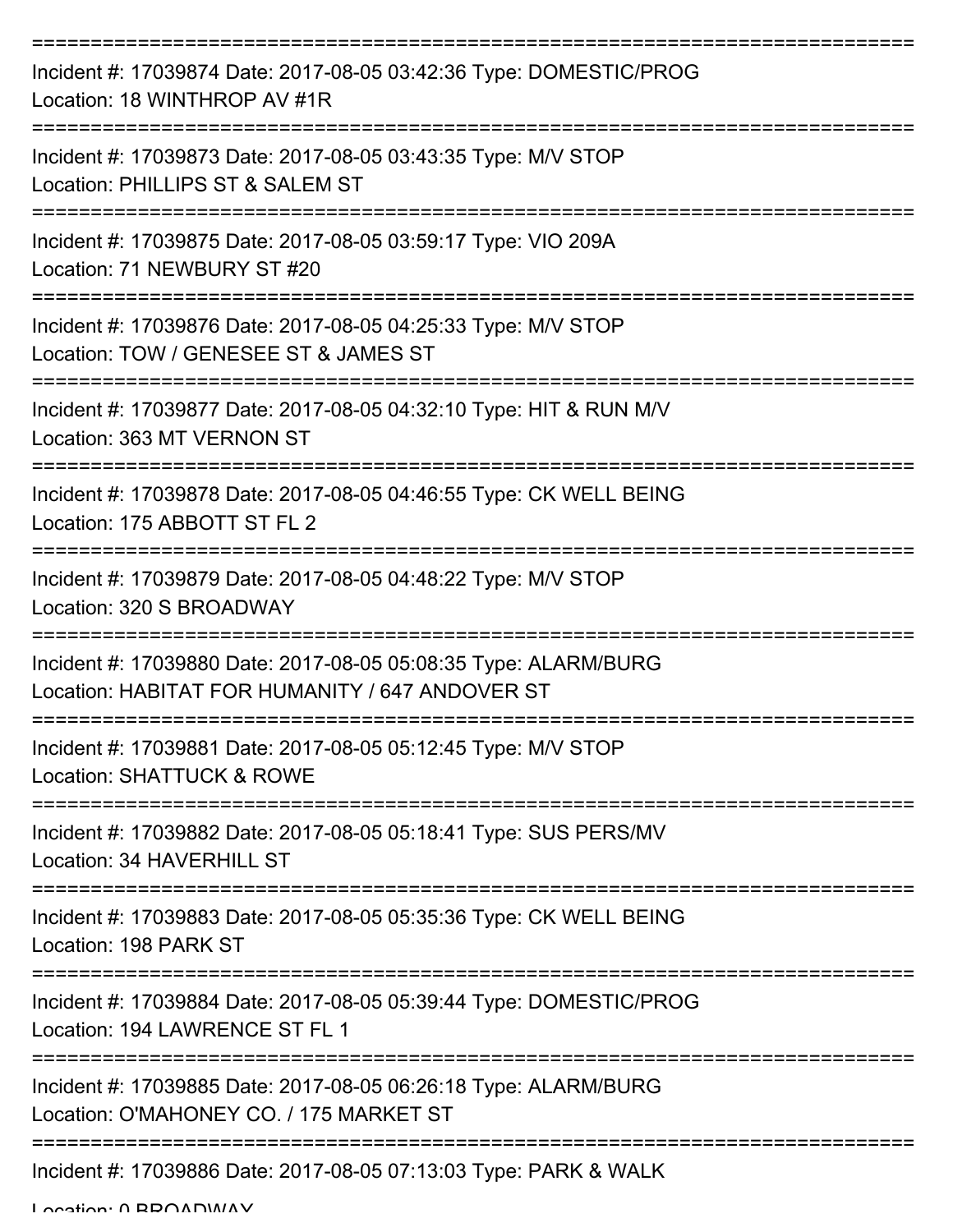| Incident #: 17039887 Date: 2017-08-05 07:18:03 Type: SUS PERS/MV<br>Location: 16 HAMLET ST                                                      |
|-------------------------------------------------------------------------------------------------------------------------------------------------|
| Incident #: 17039888 Date: 2017-08-05 08:10:41 Type: SUS PERS/MV<br>Location: COFFEE CANN / 354 MERRIMACK ST                                    |
| Incident #: 17039889 Date: 2017-08-05 08:20:34 Type: M/V STOP<br>Location: BROADWAY & WATER ST                                                  |
| Incident #: 17039890 Date: 2017-08-05 08:40:34 Type: SUS PERS/MV<br>Location: HAFFNERS CAR WASH / 330 S BROADWAY                                |
| Incident #: 17039891 Date: 2017-08-05 09:13:27 Type: TOW/REPOSSED<br>Location: 15 UNION ST                                                      |
| Incident #: 17039892 Date: 2017-08-05 09:44:11 Type: ALARM/HOLD<br>Location: MODERNO FURNITURE / 160 WINTHROP AV                                |
| Incident #: 17039893 Date: 2017-08-05 09:53:34 Type: UNWANTEDGUEST<br>Location: 10 EMBANKMENT RD                                                |
| Incident #: 17039894 Date: 2017-08-05 09:59:40 Type: DISORDERLY<br>Location: ARREST TOW / MANCHESTER ST PARK                                    |
| Incident #: 17039895 Date: 2017-08-05 10:09:20 Type: AUTO ACC/NO PI<br><b>Location: ARLINGTON ST &amp; CENTER</b>                               |
| Incident #: 17039896 Date: 2017-08-05 10:11:44 Type: LARCENY/PAST<br>Location: 4 WASHINGTON ST                                                  |
| Incident #: 17039897 Date: 2017-08-05 10:18:28 Type: DOMESTIC/PROG<br>Location: 38A NORRIS ST                                                   |
| _____________________________________<br>Incident #: 17039898 Date: 2017-08-05 10:33:41 Type: MV/BLOCKING<br><b>Location: 145 BENNINGTON ST</b> |
| Incident #: 17039899 Date: 2017-08-05 10:42:08 Type: M/V STOP<br>Location: CANAL ST & UNION ST                                                  |
| Incident #: 17039900 Date: 2017-08-05 10:44:59 Type: M/V STOP                                                                                   |

Location: 3 INMAN ST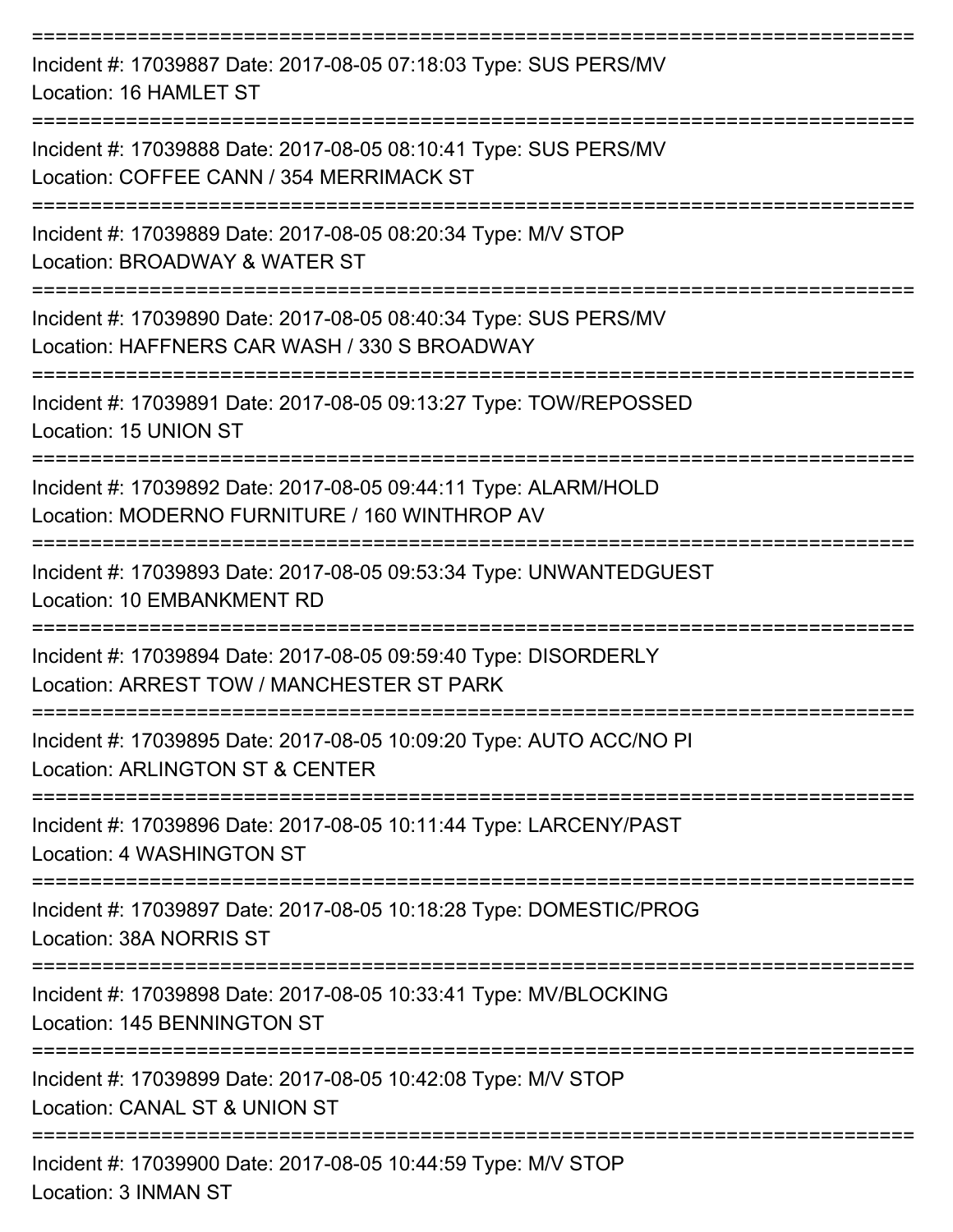| Incident #: 17039902 Date: 2017-08-05 10:52:00 Type: LOST PROPERTY<br>Location: 29 JOSEPHINE AV                                                |
|------------------------------------------------------------------------------------------------------------------------------------------------|
| Incident #: 17039901 Date: 2017-08-05 10:53:54 Type: SPECIAL CHECK<br>Location: ALDER ST & JUNIPER ST                                          |
| Incident #: 17039903 Date: 2017-08-05 10:56:16 Type: NOTIFICATION<br>Location: 130 SPRUCE ST #1                                                |
| =================================<br>Incident #: 17039904 Date: 2017-08-05 11:04:42 Type: MV/BLOCKING<br>Location: TOW / 145 BENNINGTON ST     |
| Incident #: 17039905 Date: 2017-08-05 11:19:21 Type: MV/BLOCKING<br>Location: TOW / 112 SPRINGFIELD ST<br>:=================================== |
| Incident #: 17039907 Date: 2017-08-05 11:23:52 Type: LARCENY/PAST<br>Location: 4 WASHINGTON ST                                                 |
| Incident #: 17039906 Date: 2017-08-05 11:24:08 Type: ALARM/BURG<br>Location: HAFFNER'S CORPORATE OFFICE / 2 INTERNATIONAL WY                   |
| Incident #: 17039908 Date: 2017-08-05 11:39:34 Type: SUICIDE ATTEMPT<br>Location: 439 S UNION ST                                               |
| Incident #: 17039909 Date: 2017-08-05 11:58:32 Type: ALARM/BURG<br>Location: MERRIMACK VALLEY YMCA / 101 AMESBURY ST FL 4                      |
| Incident #: 17039911 Date: 2017-08-05 12:13:19 Type: M/V STOP<br>Location: 242 MT VERNON ST                                                    |
| Incident #: 17039910 Date: 2017-08-05 12:13:44 Type: ALARMS<br>Location: FREEDOM TIRE / 160 S BROADWAY                                         |
| Incident #: 17039912 Date: 2017-08-05 12:28:22 Type: DRUG VIO<br>Location: 98 CROSS ST                                                         |
| Incident #: 17039913 Date: 2017-08-05 12:29:51 Type: M/V STOP<br>Location: S BROADWAY & WEARE ST                                               |
| Incident #: 17039914 Date: 2017-08-05 12:39:58 Type: CK WELL BEING<br>Location: 4 CHESTER ST                                                   |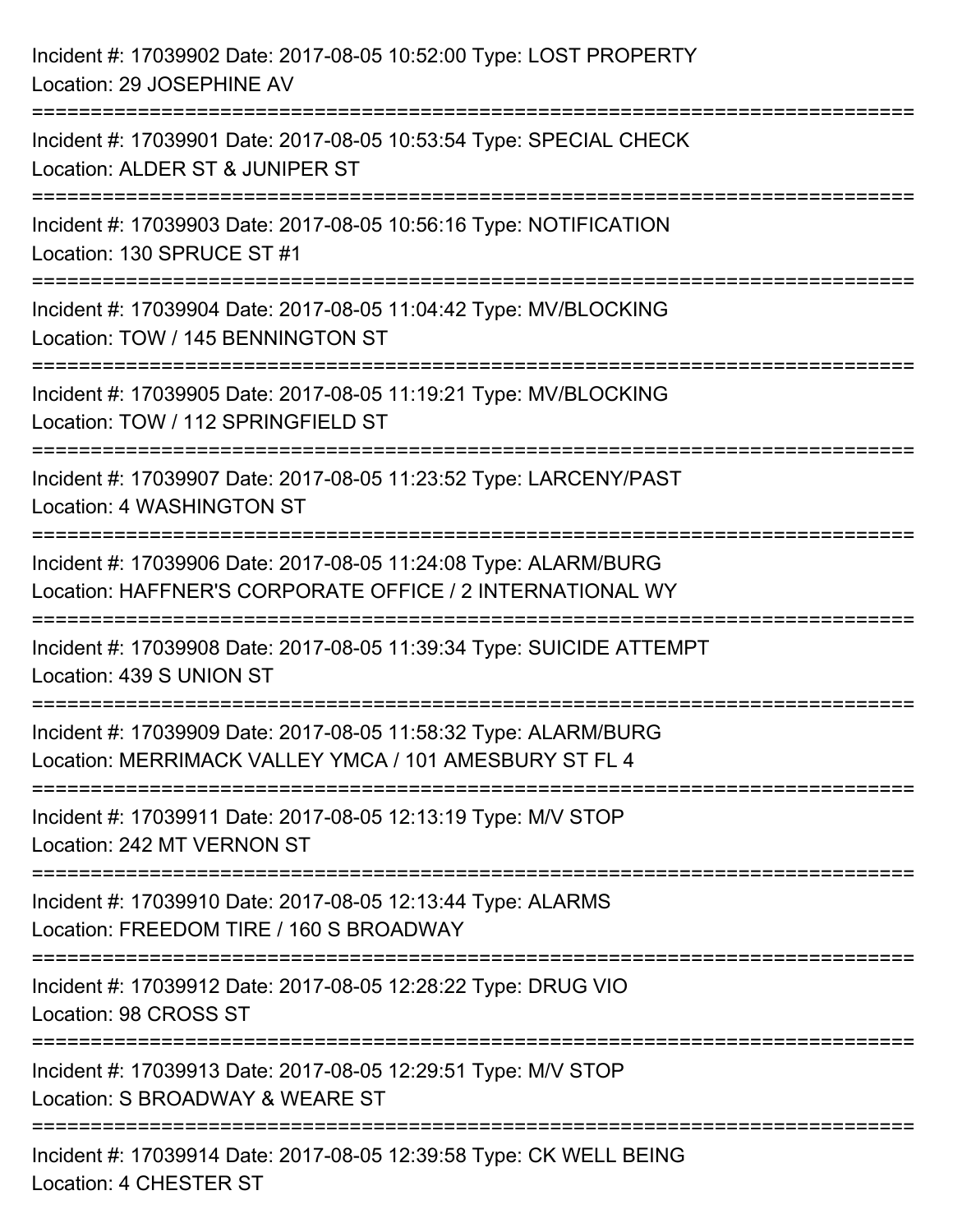| Incident #: 17039915 Date: 2017-08-05 12:43:57 Type: M/V STOP<br>Location: HAMPSHIRE & MYRTLE ST                                     |
|--------------------------------------------------------------------------------------------------------------------------------------|
| Incident #: 17039916 Date: 2017-08-05 12:49:22 Type: UNWANTEDGUEST<br>Location: 76 SARATOGA ST FL 3                                  |
| Incident #: 17039917 Date: 2017-08-05 12:58:01 Type: NEIGHBOR PROB<br>Location: 45 WARREN ST<br>:=================================== |
| Incident #: 17039918 Date: 2017-08-05 12:58:51 Type: M/V STOP<br>Location: 16 COOLIDGE ST                                            |
| Incident #: 17039919 Date: 2017-08-05 13:07:57 Type: ALARMS<br>Location: TRIUNFEL RESD / 16 HAWLEY ST                                |
| Incident #: 17039920 Date: 2017-08-05 13:18:35 Type: LIC PLATE STO<br>Location: 33 ALLSTON ST                                        |
| Incident #: 17039921 Date: 2017-08-05 13:20:25 Type: LIC PLATE STO<br>Location: 33 ALLSTON ST                                        |
| Incident #: 17039922 Date: 2017-08-05 13:23:12 Type: M/V STOP<br>Location: 282 ANDOVER ST                                            |
| Incident #: 17039923 Date: 2017-08-05 13:26:19 Type: SUS PERS/MV<br>Location: 84 BROMFIELD ST                                        |
| Incident #: 17039924 Date: 2017-08-05 13:33:06 Type: DISTURBANCE<br>Location: 267 S BROADWAY<br>------------------------------------ |
| Incident #: 17039925 Date: 2017-08-05 13:37:22 Type: DOMESTIC/PROG<br>Location: 162 PROSPECT ST FL 2                                 |
| Incident #: 17039926 Date: 2017-08-05 13:40:41 Type: UNWANTEDGUEST<br>Location: 43 PLEASANT ST                                       |
| Incident #: 17039927 Date: 2017-08-05 13:47:29 Type: FRAUD<br>Location: 76 ALLSTON ST                                                |
| Incident #: 17039928 Date: 2017-08-05 13:55:31 Type: DOMESTIC/PAST<br>Location: 38 NORRIS ST                                         |

===========================================================================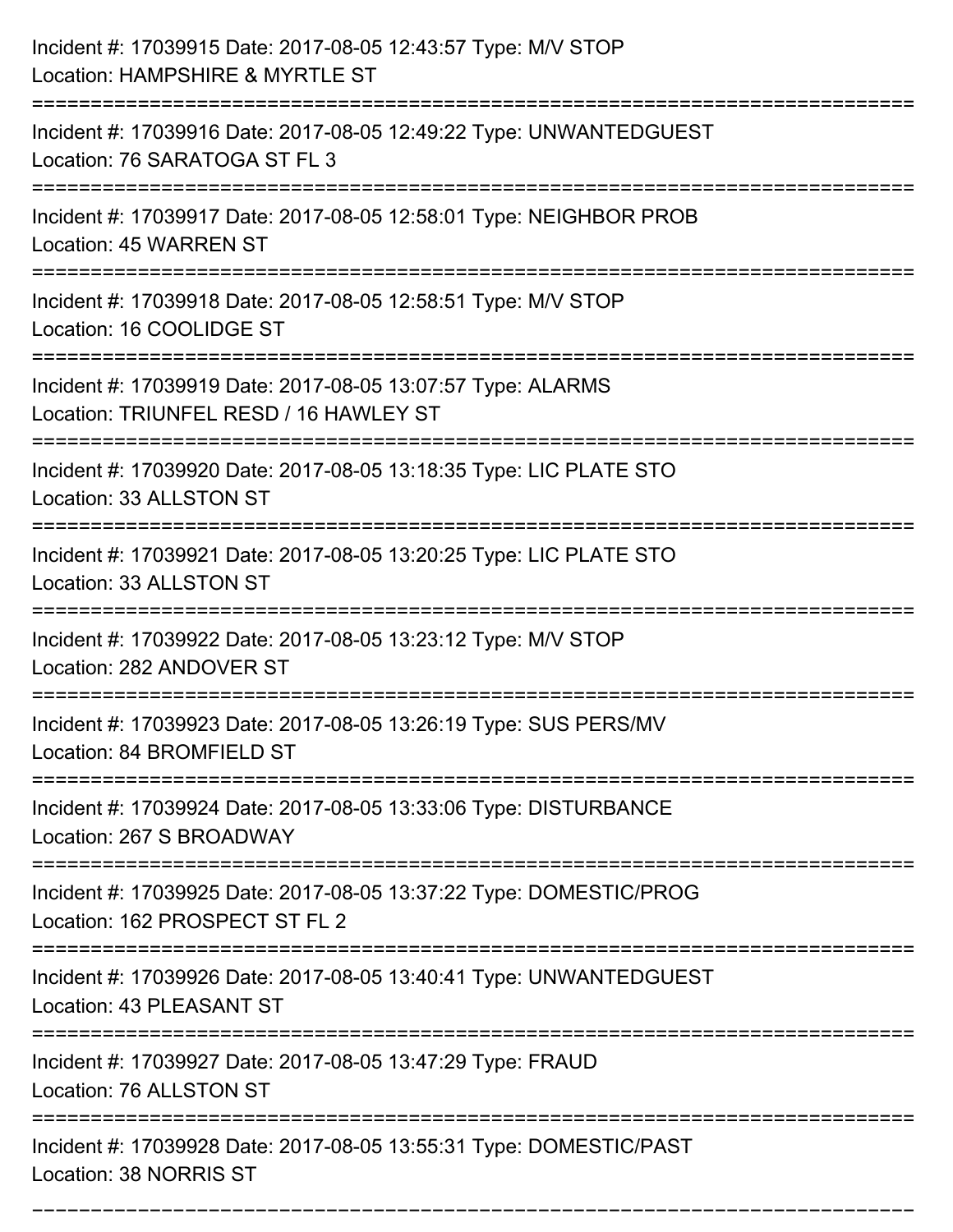| Incident #: 17039930 Date: 2017-08-05 13:57:36 Type: M/V STOP<br>Location: E HAVERHILL ST & HAVERHILL ST         |
|------------------------------------------------------------------------------------------------------------------|
| Incident #: 17039929 Date: 2017-08-05 13:57:38 Type: AUTO ACC/PI<br>Location: BROADWAY & CROSS ST                |
| Incident #: 17039931 Date: 2017-08-05 14:06:12 Type: M/V STOP<br>Location: EVERETT ST & ROWE ST                  |
| Incident #: 17039932 Date: 2017-08-05 14:11:17 Type: NOTIFICATION<br>Location: 63 MILTON ST                      |
| Incident #: 17039933 Date: 2017-08-05 14:48:51 Type: RECOV/STOL/MV<br>Location: 629 ESSEX ST                     |
| Incident #: 17039934 Date: 2017-08-05 14:59:55 Type: NOISE ORD<br>Location: 128 BOWDOIN ST                       |
| Incident #: 17039935 Date: 2017-08-05 15:04:09 Type: M/V STOP<br>Location: 127 NEWTON ST                         |
| Incident #: 17039936 Date: 2017-08-05 15:12:34 Type: M/V STOP<br>Location: 60 ALLEN ST                           |
| Incident #: 17039937 Date: 2017-08-05 15:14:13 Type: STOLEN PROP<br>Location: 206 LAWRENCE ST                    |
| Incident #: 17039938 Date: 2017-08-05 15:21:03 Type: TENANT PROB<br>Location: 190 BRUCE ST                       |
| Incident #: 17039939 Date: 2017-08-05 15:26:08 Type: DOMESTIC/PROG<br>Location: 7 WILLOUGHBY ST                  |
| Incident #: 17039940 Date: 2017-08-05 15:26:21 Type: CK WELL BEING<br>Location: 139 WEST ST                      |
| Incident #: 17039941 Date: 2017-08-05 15:28:01 Type: ALARMS<br>Location: SPECTOR TECHNOLOGIES / 10 EMBANKMENT RD |
| Incident #: 17039942 Date: 2017-08-05 15:33:21 Type: M/V STOP<br>Location: BERKELEY ST & KNOX ST                 |
|                                                                                                                  |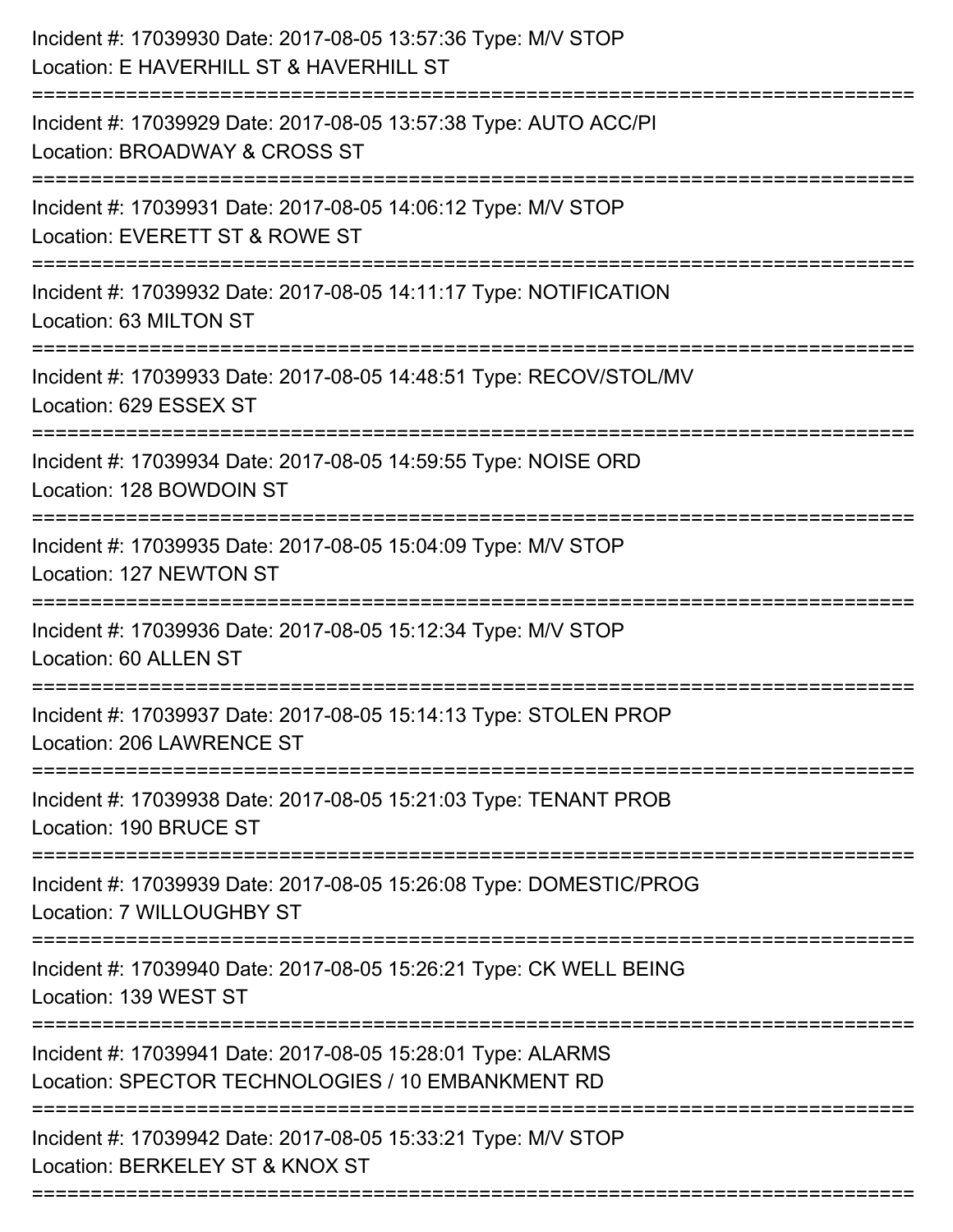Location: 30 HAMPTON ST

| Incident #: 17039944 Date: 2017-08-05 15:56:05 Type: TOW/REC/STOL<br><b>Location: WEST ST PARK</b>               |
|------------------------------------------------------------------------------------------------------------------|
| Incident #: 17039945 Date: 2017-08-05 16:02:35 Type: M/V STOP<br>Location: ESSEX ST & UNION ST                   |
| Incident #: 17039946 Date: 2017-08-05 16:12:28 Type: DISTURBANCE<br>Location: ARREST / 77 S UNION ST             |
| Incident #: 17039947 Date: 2017-08-05 16:28:41 Type: M/V STOP<br>Location: 45 HANCOCK                            |
| Incident #: 17039948 Date: 2017-08-05 16:34:13 Type: MISSING PERS<br>Location: 25 BELMONT ST                     |
| Incident #: 17039949 Date: 2017-08-05 16:37:24 Type: ALARMS<br>Location: RAFAELINA CORDERO RESD / 249 JACKSON ST |
| Incident #: 17039950 Date: 2017-08-05 17:13:58 Type: KEEP PEACE<br>Location: 72 CENTRE ST                        |
| Incident #: 17039951 Date: 2017-08-05 17:23:05 Type: ALARM/BURG<br>Location: 15 WOOD LN                          |
| Incident #: 17039952 Date: 2017-08-05 17:25:31 Type: MV/BLOCKING<br>Location: BENNINGTON ST & FERN ST            |
| Incident #: 17039953 Date: 2017-08-05 17:26:14 Type: GENERAL SERV<br>Location: 26 CRESCENT ST #2                 |
| Incident #: 17039954 Date: 2017-08-05 17:41:37 Type: MAN DOWN<br>Location: BROADWAY & HAVERHILL ST               |
| Incident #: 17039955 Date: 2017-08-05 17:49:20 Type: CK WELL BEING<br>Location: 141 WEST ST                      |
| Incident #: 17039956 Date: 2017-08-05 17:54:24 Type: UNATENEDCHILD<br>Location: 4 LANSDOWNE CT                   |
|                                                                                                                  |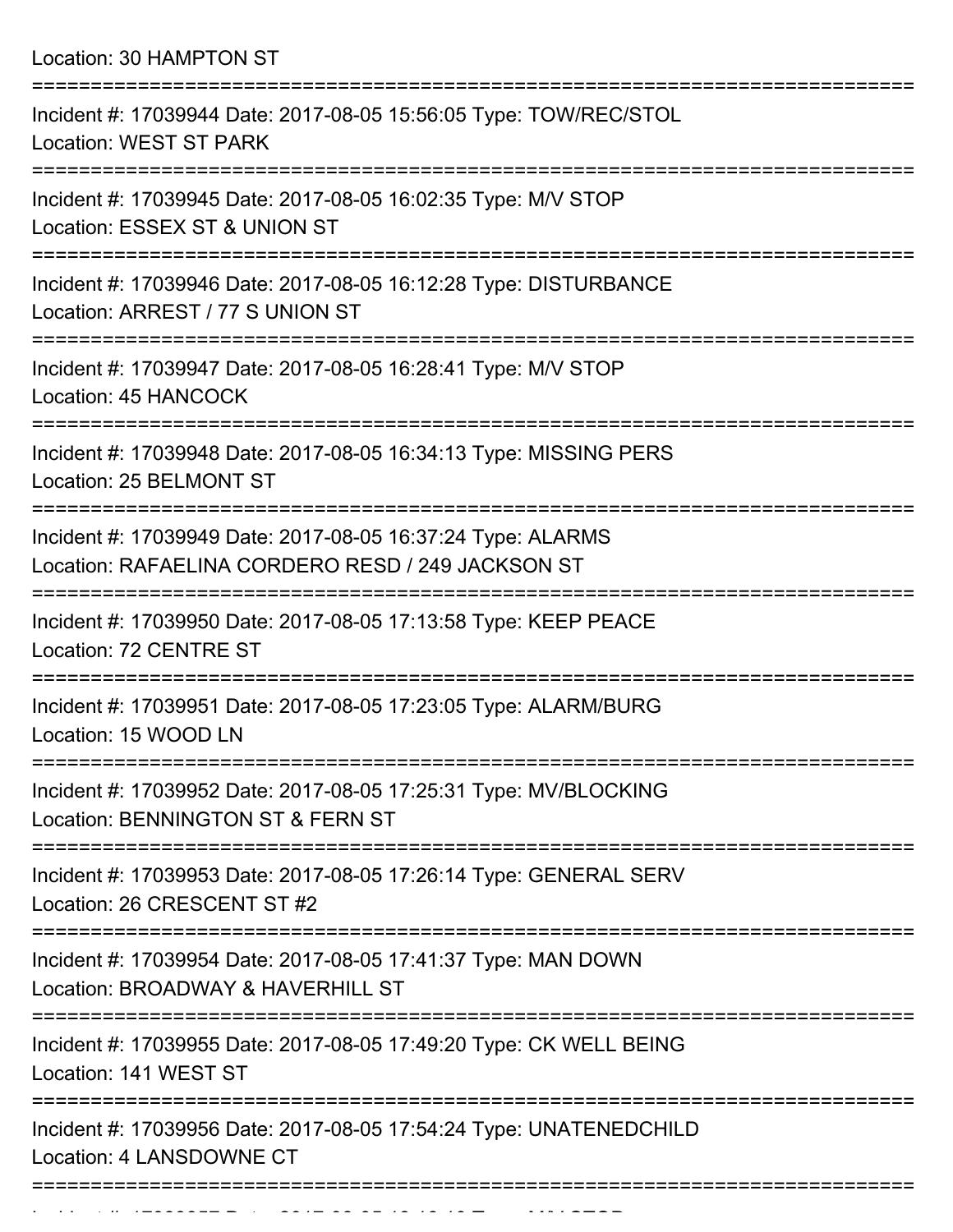|  | <b>Location: BOAT RAMP</b><br>==================================                                                                 |
|--|----------------------------------------------------------------------------------------------------------------------------------|
|  | Incident #: 17039958 Date: 2017-08-05 18:19:13 Type: NOISE ORD<br>Location: 190 BRUCE ST<br>===============                      |
|  | Incident #: 17039959 Date: 2017-08-05 18:21:50 Type: NOISE ORD<br>Location: 38 BUSWELL ST<br>;================================== |
|  | Incident #: 17039960 Date: 2017-08-05 18:27:34 Type: M/V STOP<br>Location: 39 LORING ST                                          |
|  | Incident #: 17039961 Date: 2017-08-05 18:33:01 Type: M/V STOP<br>Location: ABBOTT ST & OSGOOD ST                                 |
|  | Incident #: 17039962 Date: 2017-08-05 18:36:35 Type: M/V STOP<br>Location: AMESBURY ST & LOWELL ST                               |
|  | Incident #: 17039963 Date: 2017-08-05 18:46:10 Type: 911 HANG UP<br>Location: 5 WENDELL ST #2                                    |
|  | Incident #: 17039965 Date: 2017-08-05 18:47:08 Type: NOISE ORD<br>Location: 245 ERVING AV<br>:=================================  |
|  | Incident #: 17039964 Date: 2017-08-05 18:48:02 Type: M/V STOP<br>Location: ABBOTT ST & OSGOOD ST                                 |
|  | Incident #: 17039968 Date: 2017-08-05 18:51:39 Type: ALARM/BURG<br>Location: 408 BROADWAY                                        |
|  | Incident #: 17039966 Date: 2017-08-05 18:52:02 Type: M/V STOP<br>Location: LEBANON ST & WHITE ST                                 |
|  | Incident #: 17039967 Date: 2017-08-05 18:52:22 Type: M/V STOP<br>Location: HAVERHILL ST & WHITE ST                               |
|  | Incident #: 17039969 Date: 2017-08-05 18:55:21 Type: M/V STOP<br>Location: JACKSON ST & PARK ST                                  |
|  | Incident #: 17039970 Date: 2017-08-05 18:58:40 Type: M/V STOP                                                                    |

===========================================================================

Location: CHESTNUT ST & LAWRENCE ST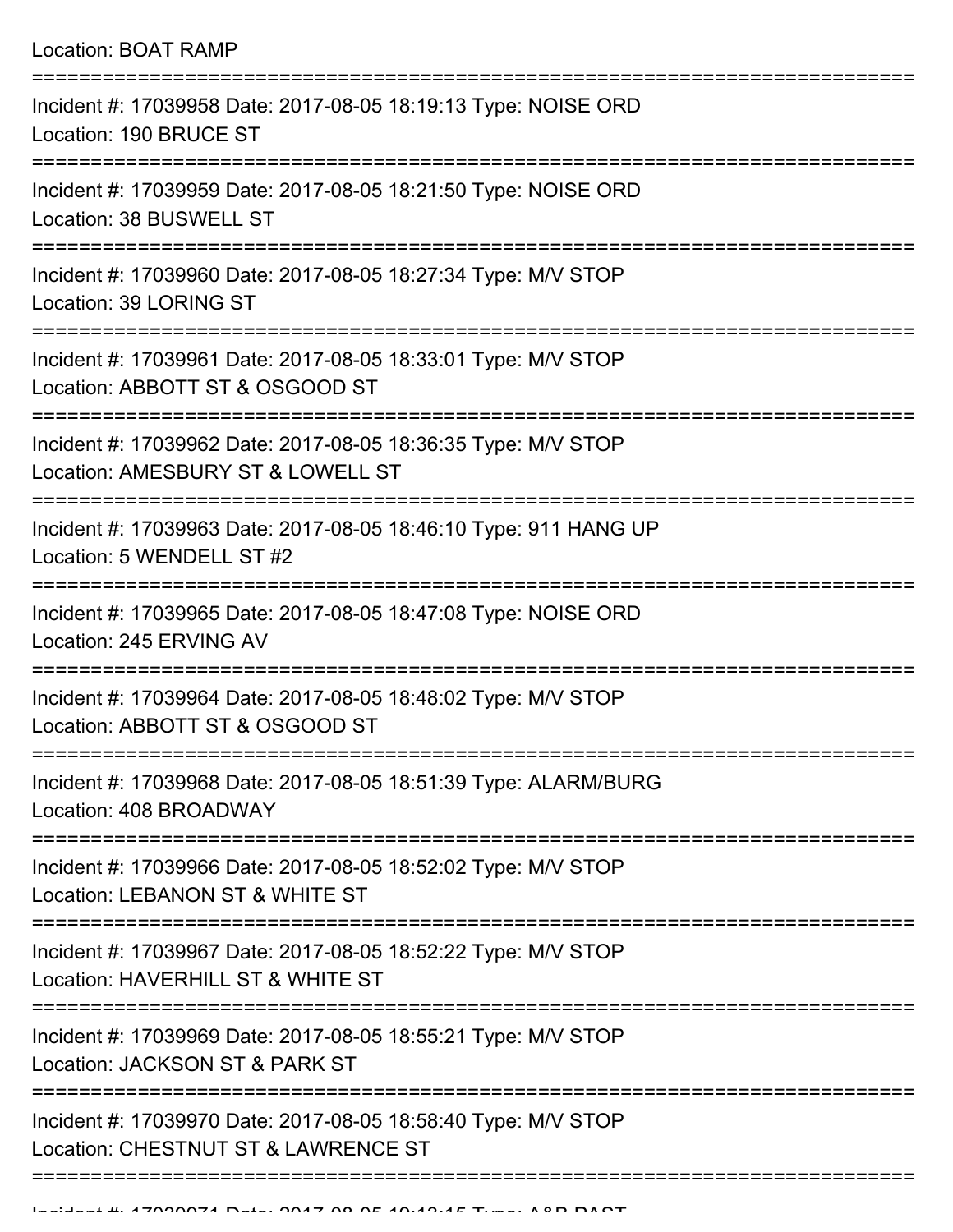Location: 2 EUTAW ST

| Incident #: 17039972 Date: 2017-08-05 19:21:20 Type: M/V STOP<br>Location: ESSEX ST & JACKSON ST              |
|---------------------------------------------------------------------------------------------------------------|
| Incident #: 17039973 Date: 2017-08-05 19:22:16 Type: DISTURBANCE<br>Location: GEISLER STATE POOL / 50 HIGH ST |
| Incident #: 17039974 Date: 2017-08-05 19:25:44 Type: MAN DOWN<br>Location: MERRIMACK ST & S BROADWAY          |
| Incident #: 17039975 Date: 2017-08-05 19:27:07 Type: NOISE ORD<br>Location: 144 WILLOW ST                     |
| Incident #: 17039976 Date: 2017-08-05 19:35:21 Type: NOISE ORD<br>Location: 243 ERVING AV                     |
| Incident #: 17039977 Date: 2017-08-05 19:37:08 Type: DISTURBANCE<br>Location: HAMLET ST & MONROE ST           |
| Incident #: 17039978 Date: 2017-08-05 19:37:42 Type: MEDIC SUPPORT<br>Location: 427 LOWELL ST                 |
| Incident #: 17039979 Date: 2017-08-05 19:40:29 Type: CK WELL BEING<br>Location: 77 SHAWSHEEN RD FL 2          |
| Incident #: 17039980 Date: 2017-08-05 19:41:45 Type: NOTIFICATION<br>Location: 58 RAILROAD ST                 |
| Incident #: 17039981 Date: 2017-08-05 19:47:46 Type: NOISE ORD<br>Location: 6 GARFIELD ST                     |
| Incident #: 17039982 Date: 2017-08-05 19:48:36 Type: SUS PERS/MV<br>Location: ANDOVER ST & PARKER ST          |
| Incident #: 17039983 Date: 2017-08-05 19:54:37 Type: NOISE ORD<br>Location: 27 PARK ST                        |
| Incident #: 17039984 Date: 2017-08-05 20:02:46 Type: M/V STOP<br>Location: 12 CRESCENT ST                     |
| Incident #: 17039985 Date: 2017-08-05 20:05:12 Type: DISTURBANCE                                              |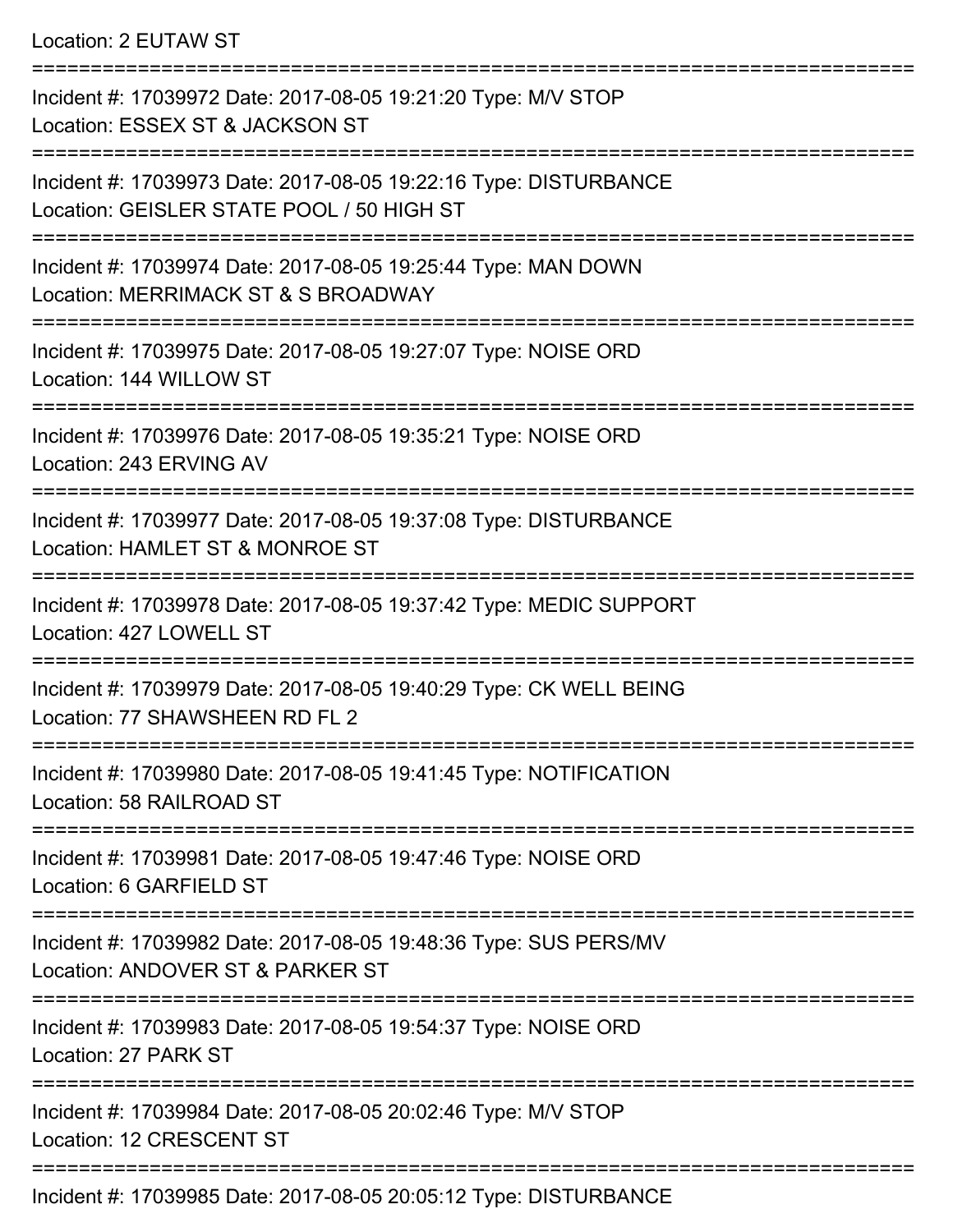| Incident #: 17039986 Date: 2017-08-05 20:07:54 Type: NOISE ORD<br>Location: 15-17 LOWELL TER                   |
|----------------------------------------------------------------------------------------------------------------|
| Incident #: 17039987 Date: 2017-08-05 20:08:12 Type: NOISE ORD<br>Location: AVON ST & TRINITY ST               |
| Incident #: 17039988 Date: 2017-08-05 20:10:52 Type: NOISE ORD<br>Location: 448 LOWELL ST                      |
| Incident #: 17039989 Date: 2017-08-05 20:13:41 Type: CK WELL BEING<br>Location: 178 WALNUT ST FL 2             |
| Incident #: 17039990 Date: 2017-08-05 20:16:40 Type: NOISE ORD<br>Location: NEWTON ST & SALEM ST               |
| Incident #: 17039991 Date: 2017-08-05 20:32:50 Type: 911 HANG UP<br>Location: TRAIN STATION / 211 MERRIMACK ST |
| Incident #: 17039992 Date: 2017-08-05 20:36:41 Type: NOISE ORD<br>Location: 8 GARFIELD ST FL 1<br>=========    |
| Incident #: 17039993 Date: 2017-08-05 20:52:51 Type: SHOPLIFTING<br>Location: 73 WINTHROP AV                   |
| Incident #: 17039994 Date: 2017-08-05 20:57:30 Type: NOISE ORD<br>Location: 9 EASTON ST FL 1                   |
| Incident #: 17039995 Date: 2017-08-05 21:00:00 Type: NOISE ORD<br>Location: 206 BAILEY ST                      |
| Incident #: 17039996 Date: 2017-08-05 21:06:31 Type: NOISE ORD<br>Location: 1050 ESSEX ST                      |
| Incident #: 17039997 Date: 2017-08-05 21:25:20 Type: MEDIC SUPPORT<br>Location: FALLS BRIDGE / null            |
| Incident #: 17039999 Date: 2017-08-05 21:28:19 Type: SUS PERS/MV<br>Location: 9 BROADWAY                       |
| Incident #: 17039998 Date: 2017-08-05 21:29:41 Type: M/V STOP                                                  |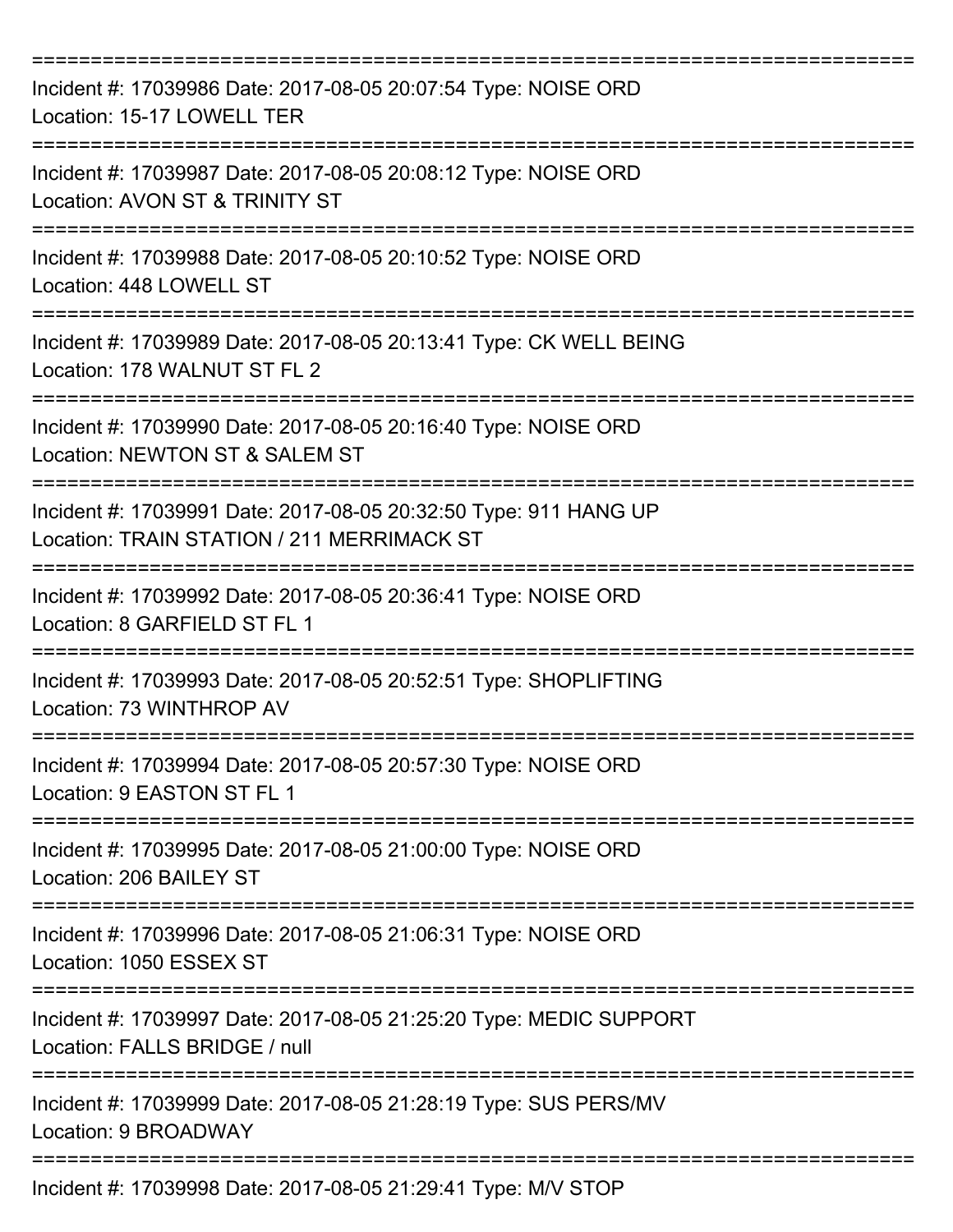| Incident #: 17040000 Date: 2017-08-05 21:36:41 Type: ALARM/BURG<br>Location: 479 BROADWAY                         |
|-------------------------------------------------------------------------------------------------------------------|
| Incident #: 17040001 Date: 2017-08-05 21:37:56 Type: NOISE ORD<br>Location: 623 ESSEX ST                          |
| Incident #: 17040002 Date: 2017-08-05 21:43:38 Type: NOISE ORD<br>Location: 1 BEACON AV                           |
| Incident #: 17040003 Date: 2017-08-05 21:45:23 Type: SUS PERS/MV<br>Location: 350 MERRIMACK ST#K                  |
| Incident #: 17040004 Date: 2017-08-05 21:45:54 Type: NOISE ORD<br>Location: 291 HOWARD ST                         |
| Incident #: 17040005 Date: 2017-08-05 21:50:39 Type: DOMESTIC/PROG<br>Location: 27 ADAMS ST                       |
| Incident #: 17040006 Date: 2017-08-05 21:56:33 Type: FIRE/MV<br>Location: AVON ST & JACKSON ST                    |
| Incident #: 17040007 Date: 2017-08-05 21:59:39 Type: NOISE ORD<br>Location: 9 EASTON ST                           |
| Incident #: 17040008 Date: 2017-08-05 22:07:10 Type: ALARM/BURG<br>Location: 59 ALDER ST                          |
| Incident #: 17040009 Date: 2017-08-05 22:07:41 Type: UNWANTEDGUEST<br>Location: 320 S BROADWAY                    |
| Incident #: 17040010 Date: 2017-08-05 22:08:24 Type: LIC PLATE STO<br>Location: 18 MARKET ST                      |
| Incident #: 17040011 Date: 2017-08-05 22:11:57 Type: TOW OF M/V<br>Location: SWEENEYS PACKAGE STORE / 90 ESSEX ST |
| Incident #: 17040012 Date: 2017-08-05 22:12:55 Type: GENERAL SERV<br>Location: 160 WINTHROP AV                    |
| Incident #: 17040013 Date: 2017-08-05 22:16:12 Type: NOISE ORD                                                    |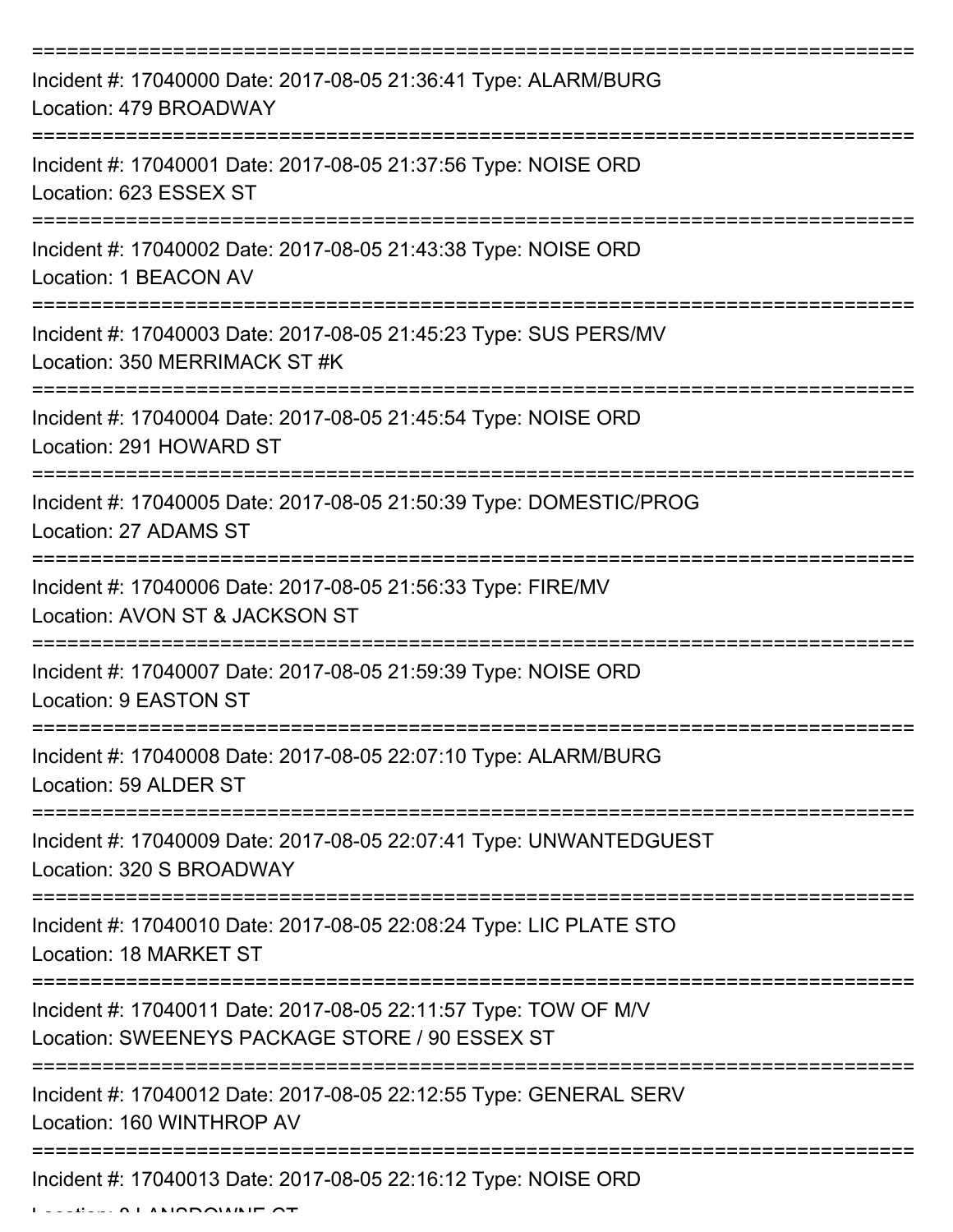| Incident #: 17040014 Date: 2017-08-05 22:17:28 Type: NOISE ORD<br>Location: 83 ALLSTON ST            |
|------------------------------------------------------------------------------------------------------|
| Incident #: 17040015 Date: 2017-08-05 22:23:23 Type: ALARM/BURG<br>Location: 112 CROSS ST            |
| Incident #: 17040016 Date: 2017-08-05 22:27:48 Type: NOISE ORD<br>Location: 127-129 HIGH ST          |
| Incident #: 17040017 Date: 2017-08-05 22:32:15 Type: 911 HANG UP<br>Location: 34 GREENFIELD ST       |
| Incident #: 17040018 Date: 2017-08-05 22:33:44 Type: DISTURBANCE<br>Location: 45 GREENFIELD ST       |
| Incident #: 17040019 Date: 2017-08-05 22:42:07 Type: NOISE ORD<br>Location: 30 SOUTH ST              |
| Incident #: 17040020 Date: 2017-08-05 22:43:02 Type: HIT & RUN M/V<br>Location: 26 BODWELL ST        |
| Incident #: 17040021 Date: 2017-08-05 22:47:28 Type: NOISE ORD<br>Location: 50 CEDAR ST              |
| Incident #: 17040023 Date: 2017-08-05 22:51:15 Type: MAN DOWN<br>Location: 146 WEST ST               |
| Incident #: 17040022 Date: 2017-08-05 22:51:34 Type: MAN DOWN<br>Location: 125 BERKELEY ST           |
| Incident #: 17040024 Date: 2017-08-05 22:54:09 Type: AUTO ACC/PI<br>Location: BIGELOW ST & CARELETON |
| Incident #: 17040025 Date: 2017-08-05 22:58:26 Type: DISTURBANCE<br>Location: 320 S BROADWAY         |
| Incident #: 17040026 Date: 2017-08-05 22:59:25 Type: FIGHT<br>Location: 57 ERVING AV FL 1            |
| Incident #: 17040027 Date: 2017-08-05 23:02:24 Type: NOISE ORD                                       |

Location: DADKED ST & SDDINICEIELD ST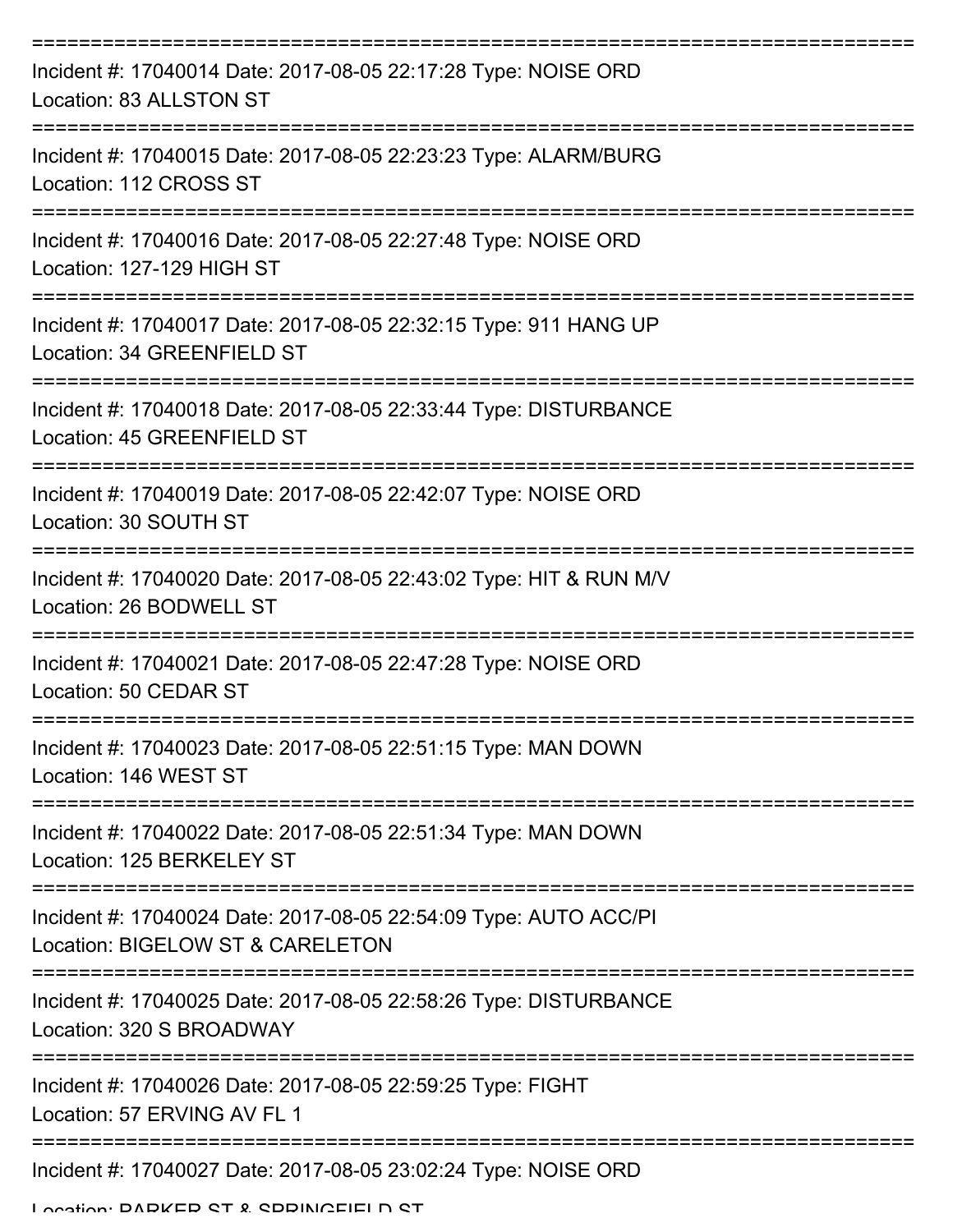| Incident #: 17040028 Date: 2017-08-05 23:02:28 Type: DISTURBANCE<br>Location: 19 SWAN ST                           |
|--------------------------------------------------------------------------------------------------------------------|
| Incident #: 17040029 Date: 2017-08-05 23:03:47 Type: MV/BLOCKING<br>Location: 101 OLIVE AV                         |
| Incident #: 17040030 Date: 2017-08-05 23:05:02 Type: NOISE ORD<br>Location: 69 PARKER ST                           |
| Incident #: 17040031 Date: 2017-08-05 23:09:24 Type: DOMESTIC/PAST<br>Location: 101 AMESBURY ST #105               |
| Incident #: 17040032 Date: 2017-08-05 23:10:15 Type: NOISE ORD<br>Location: 570 S UNION ST                         |
| Incident #: 17040033 Date: 2017-08-05 23:11:10 Type: NOISE ORD<br>Location: 42 JUNIPER ST                          |
| Incident #: 17040034 Date: 2017-08-05 23:14:51 Type: NOISE ORD<br>Location: 9 EASTON ST                            |
| Incident #: 17040035 Date: 2017-08-05 23:17:52 Type: FIGHT<br>Location: 83 ALLSTON ST                              |
| Incident #: 17040037 Date: 2017-08-05 23:20:18 Type: DISTURBANCE<br>Location: 77 S UNION ST                        |
| =================<br>Incident #: 17040036 Date: 2017-08-05 23:20:34 Type: DISTURBANCE<br>Location: 4 UNION ST #502 |
| Incident #: 17040038 Date: 2017-08-05 23:21:45 Type: NOISE ORD<br>Location: 22 BERKELEY ST                         |
| Incident #: 17040039 Date: 2017-08-05 23:22:28 Type: DOMESTIC/PROG<br>Location: 67 NEWTON ST                       |
| Incident #: 17040040 Date: 2017-08-05 23:28:13 Type: DISTURBANCE<br>Location: BROADWAY & HAVERHILL ST              |
| Incident #: 17040041 Date: 2017-08-05 23:34:50 Type: NOISE ORD                                                     |

Location: 120 HOWARD ST FL 1